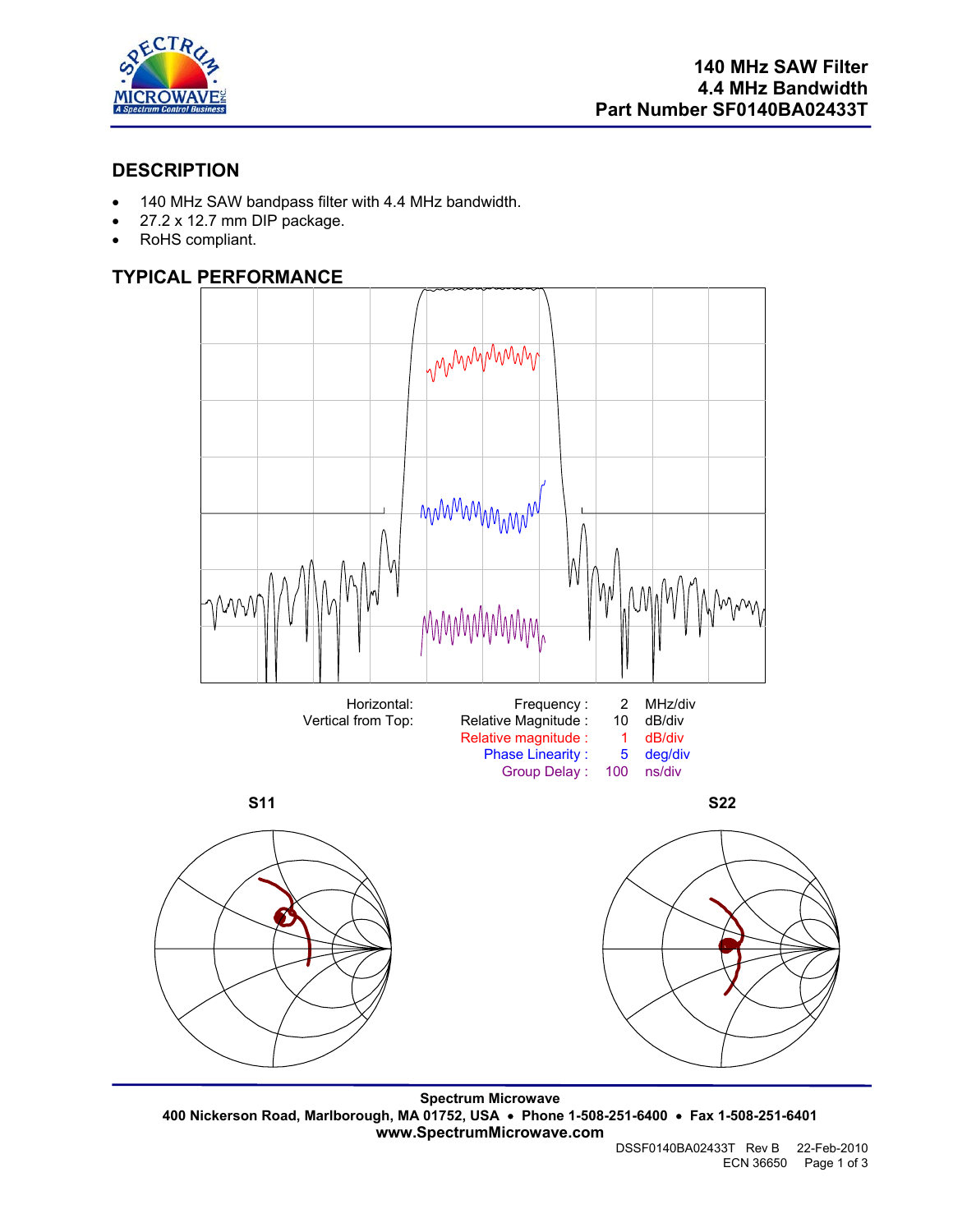

## **SPECIFICATION**

| Parameter                                           | <b>Min</b>     | Typ    | <b>Max</b> | <b>Units</b> |
|-----------------------------------------------------|----------------|--------|------------|--------------|
| Center Frequency $(F_C)^T$                          | 139.92         | 140.00 | 140.08     | <b>MHz</b>   |
| Minimum Insertion Loss                              |                | 19.9   | 21.5       | dB           |
| 1.5 dB Bandwidth <sup>2</sup>                       | 4.40           | 4.42   |            | <b>MHz</b>   |
| 25 dB Bandwidth <sup>2</sup>                        |                | 5.39   | 5.44       | <b>MHz</b>   |
| 30 dB Bandwidth <sup>2</sup>                        |                | 5.49   | 5.70       | <b>MHz</b>   |
| 40 dB Bandwidth <sup>2</sup>                        |                | 5.86   | 6.10       | <b>MHz</b>   |
| Passband Variation (Fc +/- 2.0 MHz)                 |                | 0.6    | 1.0        | dB p-p       |
| Phase Linearity ( $F_c$ +/- 2.2 MHz)                |                | 3      | 6          | deg p-p      |
| Group Delay Variation (Fc +/- 2.2 MHz) <sup>3</sup> |                | 80     | 100        | ns p-p       |
| <b>Absolute Delay</b>                               |                | 2.26   | 2.30       | us           |
| Input VSWR (Fc +/- 2.2 MHz)                         |                | 2.0    | 2.3        | :1           |
| Output VSWR (Fc +/- 2.2 MHz)                        |                | 2.0    | 2.3        | :1           |
| Ultimate Rejection (Fc+/-3.5 to Fc+/- 60 MHz)       | 40             | 45     |            | dB           |
| Substrate Material                                  | 112 LiTa $O_3$ |        |            |              |
| Ambient Temperature (Tref)                          |                | 25     |            | $^{\circ}C$  |

Notes: 1. Defined as the average of the lower and upper 3 dB frequencies.

- 2. All dB levels are defined relative to the insertion loss.
- 3. A smoothing aperture of 0.125 MHz may be used for this measurement.
- 4. Typical change of filter response with temperature is: ∆f = (T-Tref)\*Tc\*Fc in ppm.

## **MAXIMUM RATINGS**

| Parameter                              |       |     | мах |        |
|----------------------------------------|-------|-----|-----|--------|
| Storage Temperature Range              | $-40$ |     | 85  | $\sim$ |
| Material Coefficient of Frequency (Tc) |       | -23 |     | ppm/°C |
| Input Power Level                      |       |     |     | dBm    |

### **MATCHING CIRCUIT**



Notes:

1. Recommend the use of  $<sup>+</sup>/-2%$  tolerance components.</sup>

2. Component values shown are for guidance only and may change depending on board layout.

**Spectrum Microwave 400 Nickerson Road, Marlborough, MA 01752, USA** • **Phone 1-508-251-6400** • **Fax 1-508-251-6401 www.SpectrumMicrowave.com**